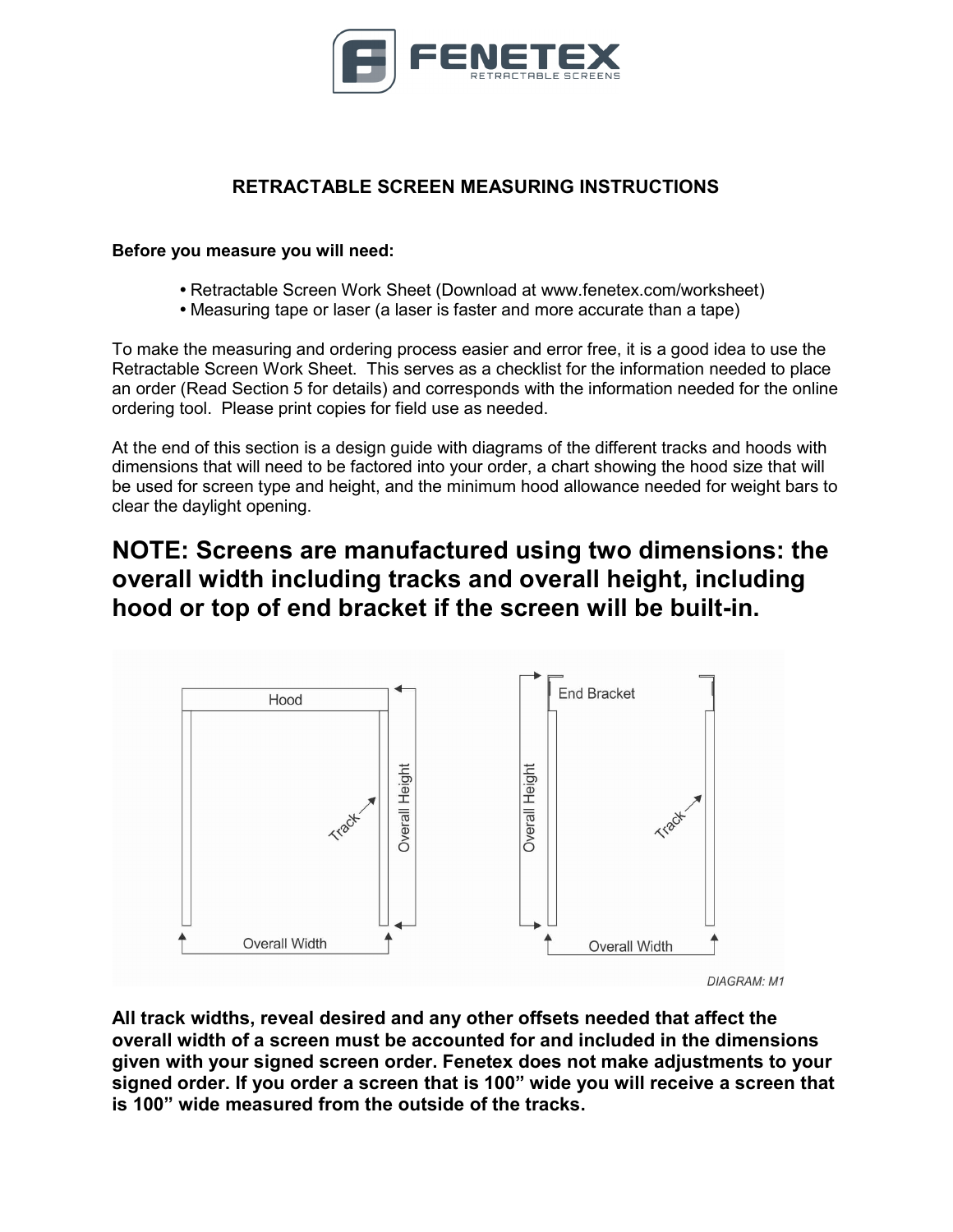

Measure the Width: You will typically be dealing with one of two installation types: the first is a trapped screen, where the screen will be jamb mounted between columns, typically under a header and within the opening. The second is a face mount, where the screen will be mounted on the face of the column or on a wall, over the opening. For details on design considerations for built-in installations with new construction, please see the online design guide. Please be aware that Fenetex end brackets have externally mounted painted plates that are not figured in the overall width. Each end bracket is 1/16" thick. If an opening is ordered at 120" wide, the effective width will be 120" + 1/8" for the two painted end plates. Removing the end plates will give the 120" width.

• **Trapped Screens:** If the screen tracks can be mounted directly to the column, measure the distance between columns. If bracketing or build-outs are required, you must deduct for this to arrive at an overall width.

NOTE: Fenetex brackets have a separate painted plate that is typically removed for trapped openings. Removing the plate allows the tracks and brackets to be mounted on the same plane. If you intend to use the painted plates on the trapped opening, you must deduct 1/8" from the overall measured width.

NOTE: The amount of encroachment to the view plane is dependent on the track type used and any build-out required, see (Table 1: Track Dimensions).

NOTE: Because columns are not always square, it is very important to measure width in three locations, top, middle and bottom. Order screens based on the SHORTEST dimension.



NOTE: Build outs for hurricane tracks must comply with requirements of the Florida Product Approval or Miami-Dade NOA.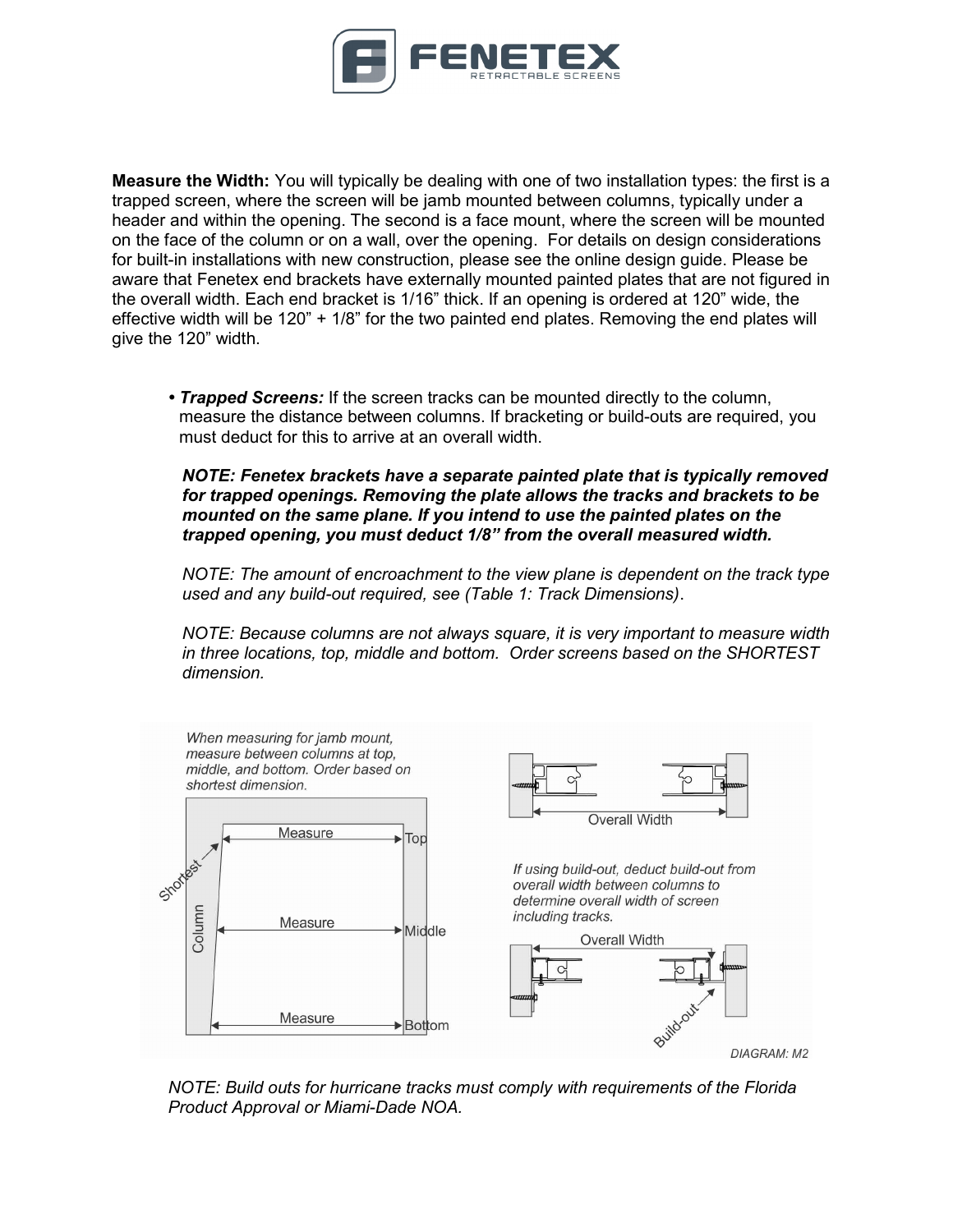

• Face Mount Screens: It is common practice to provide a 3/4" reveal between the inside track edge and the opening. The reveal sets the track back from the opening and works well to hide irregularities that may exist in the building. When measuring for Face Mount it is common to measure the daylight opening width, add for the desired reveal and add for the width of the tracks (Table 1: Track Dimensions).

NOTE: Because columns are not always square, it is important to measure the opening at the top, middle, and bottom and order screens based on the LONGEST dimension. Be certain to add for the desired reveal and tracks on both sides.



Measure the Height You will typically be dealing with one of two screen types: a built-in screen that is mounted in a cavity or a face mount screen.

• Cavity Mount: The overall height is measured from the floor to the top of the cavity bracket. If the floor is not at the finished height when measuring, order based on the subfloor and trim the tracks during installation.

NOTE: It is important to measure for height on the left and right sides and order based on the TALLEST dimension.

• Face Mount: The overall height is measured from the floor to the top of where the hood will be. If the floor is not at the finished height when measuring, order based on the subfloor and trim the tracks during installation. In a face mount installation, the hood is above the opening, it is typical to allow enough screen height for the hood and weight bars to be out of the view plane "daylight opening" when the screens are retracted. Refer to Hood Size and Allowance chart to determine what size hood you will have, and what the hood allowance needs to be for the opening.

NOTE: It is important to measure for height on the left and right sides and order based on the TALLEST dimension.